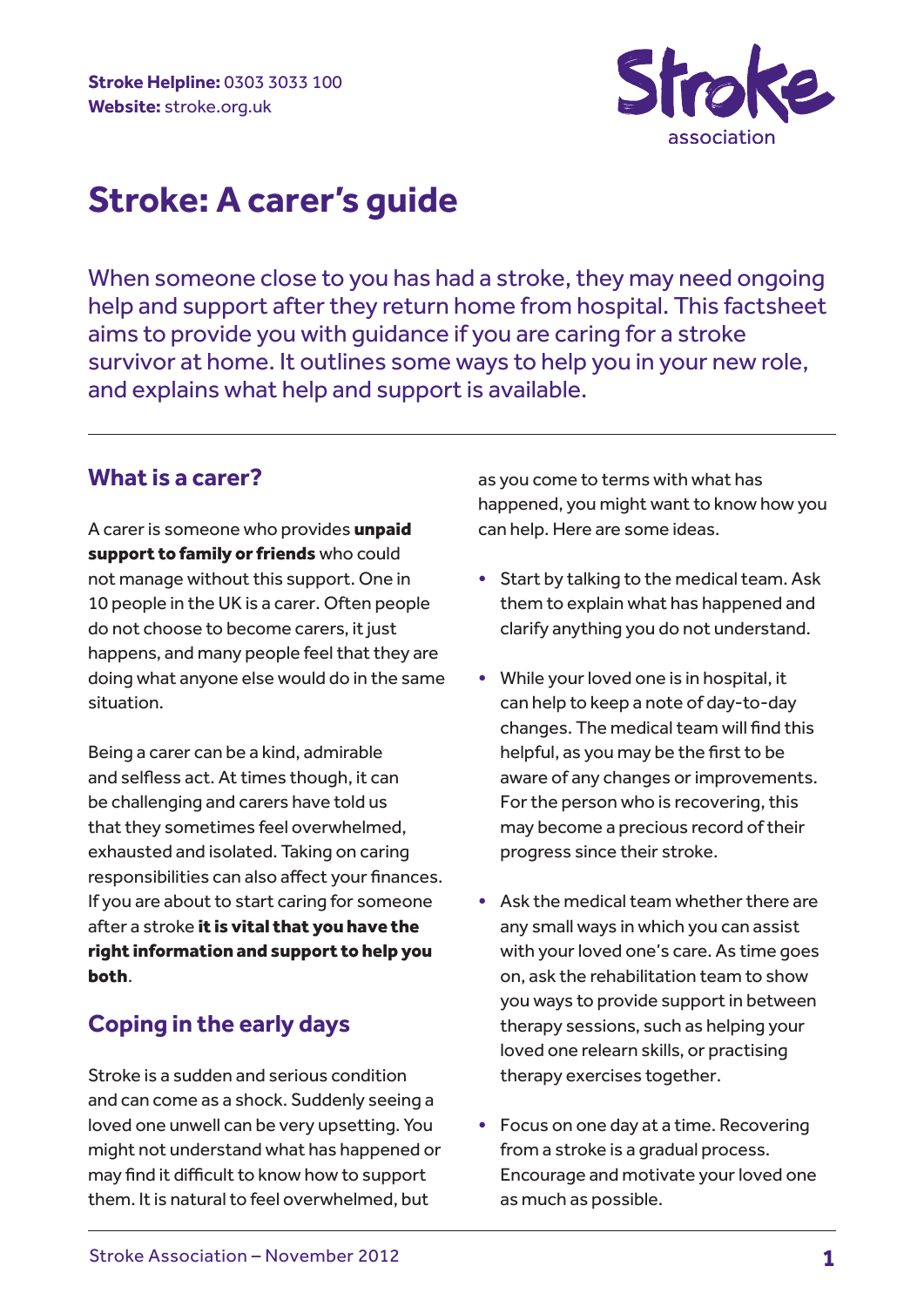- Keep hold of useful information and contacts. Your needs can change over time, and you may find it is helpful in the future.
- Remember to look after yourself. Take breaks, get some exercise and plenty of sleep, and plan regular healthy meals.

# **The impact of stroke**

Stroke can have **many different** effects. These include problems with mobility, swallowing, continence, vision, communication, tiredness, memory and concentration. It can also affect emotions and can cause depression, anxiety or personality changes. These changes can have a big impact on everyone.

You may feel a deep sense of loss as the person you know and love may not be the same. And sometimes, these changes can affect your feelings towards them. Keep reminding yourself, and others, that any changes are the result of the stroke and that they have no control over them.

Working together with family or friends and supporting one another will help you all to come to terms with what has happened.

Family members who live far away also have a role to play in keeping up morale. You may find it helpful to nominate a contact person, who can keep the rest of the family informed. This will take some pressure off you and give you more time to rest and recuperate.

#### **Recovery**

Recovery from stroke is difficult to predict, so planning for the future can be hard. The

amount of recovery someone will make and the amount of time it takes varies. Recovery may take several weeks or months, and it can continue for years.

Some people make an almost full recovery. Most people recover enough to be able to do many of the things they did before, perhaps with some support. Some people, however, will improve only a little and may need substantial community or residential care.

If your loved one is likely to need a lot of support after leaving hospital, you may decide to become their main carer, responsible for their day-to-day care. You may have already been their carer, but the effects of the stroke may have changed the amount of care they need.

Caring for someone can take up a lot of energy and requires perseverance so it should not be undertaken lightly. It may be helpful to talk to someone before you make a decision about becoming a carer. You can call our Stroke Helpline, or contact one of the carers' charities (see *Useful organisations*).

# **Leaving hospital**

Some people leaving hospital after a stroke only need a small amount of care, but others have more complex needs. The medical team and social services should work together with you, and the person you are caring for, to create a **care plan** based on their needs.

Part of this process should include a community care assessment for your loved one to determine what support they need, and a carer's assessment of your needs.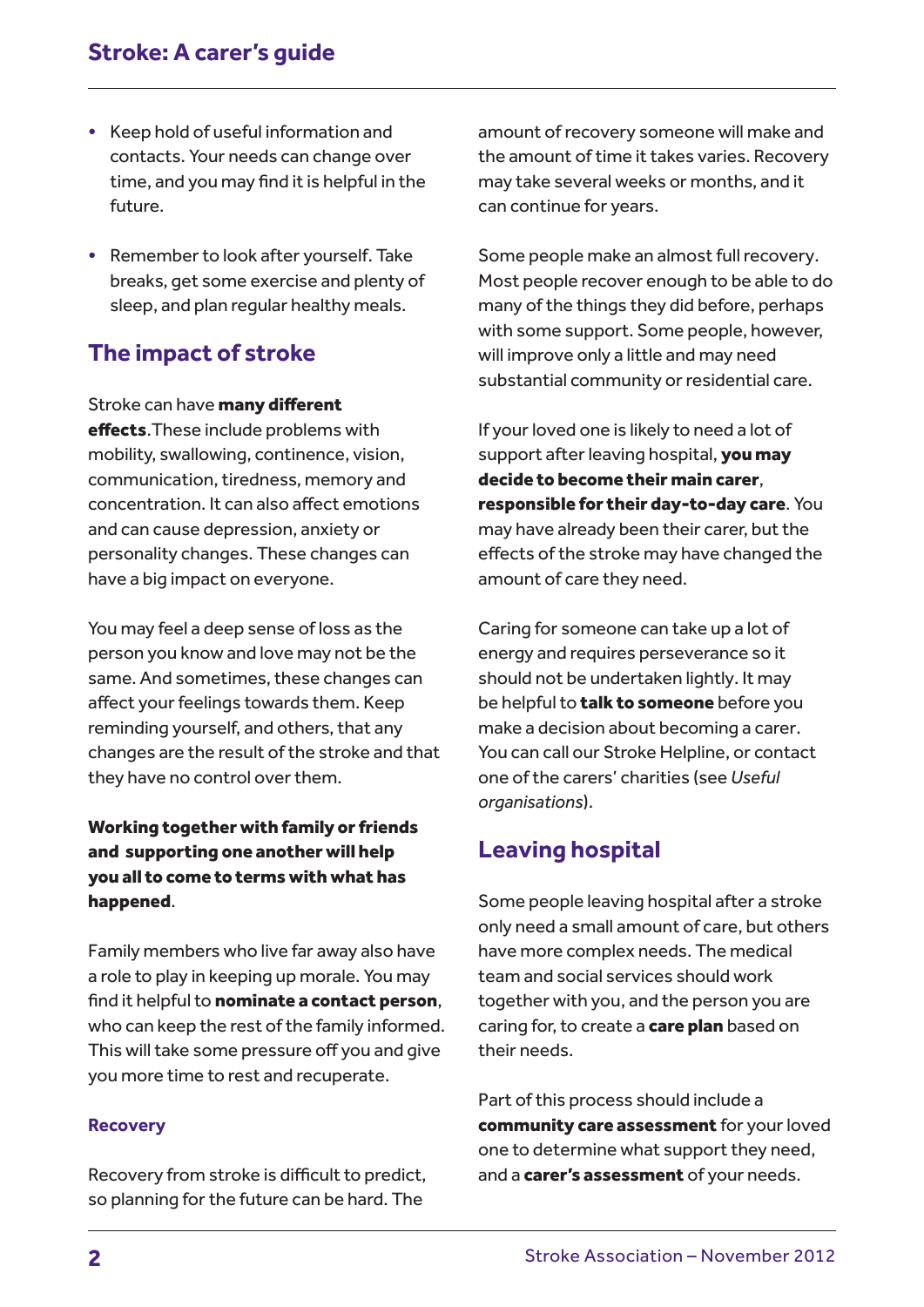#### **Carer's assessment**

If you are going to be a carer, you have a right to have an assessment for your needs to be considered. This is called a carer's assessment. You are entitled to an assessment and to receive help even if the person you care for refuses help.

A social worker, or another professional nominated by social services, will carry out your assessment. They will look at your role as a carer and the affect it has on you. The assessment will establish how much caring you do (or will do) and how that affects other areas of your life such as work. training or leisure activities. You can ask for the assessment before you start caring, or at any other stage if you have already started being a carer.

Before your assessment, think carefully about what kind of support you might

need. This can be difficult if the person you are caring for has not returned home yet, but staff at the hospital may be able to give you information about the tasks your loved one will need help with.

### **What help will we receive at home?**

### **Healthcare**

Once the person you are caring for is at home, their GP becomes responsible for their medical care. The medical team in hospital should write to the person's GP, giving information about their treatment and future care needs, including medication. You may wish to contact the GP to ensure that they know the person you are caring for is coming home.

### Community or district nurses can provide nursing support for people living at home.

The GP can make a referral to see one. They may offer practical help with tasks such as moving, washing, feeding and dressing, and show you how to do them. They will also have skills in more specialist areas such as feeding for people with severe swallowing difficulties, continence and caring for wounds and leg ulcers.

Community or district nurses may also help with rehabilitation exercises, arrange equipment such as a wheelchair, commode or hoist, or give advice on arranging your home to make caring easier.

#### **Intermediate care**

In some areas, intermediate care services are available (sometimes called early supported discharge). These are services to help someone return home sooner and become as independent as possible. They can include community rehabilitation services such as physiotherapy, speech and language therapy and occupational therapy as well as personal care, given to the person at home rather than in hospital.

Before they leave hospital, the person you are caring for may be assessed for these services and a structured plan may be made with agreed goals and timescales to work towards.

#### **Rehabilitation**

If the person you are caring for does not receive intermediate care, they may still be able to receive further rehabilitation once they are at home. Community rehabilitation services can include speech and language therapy, physiotherapy and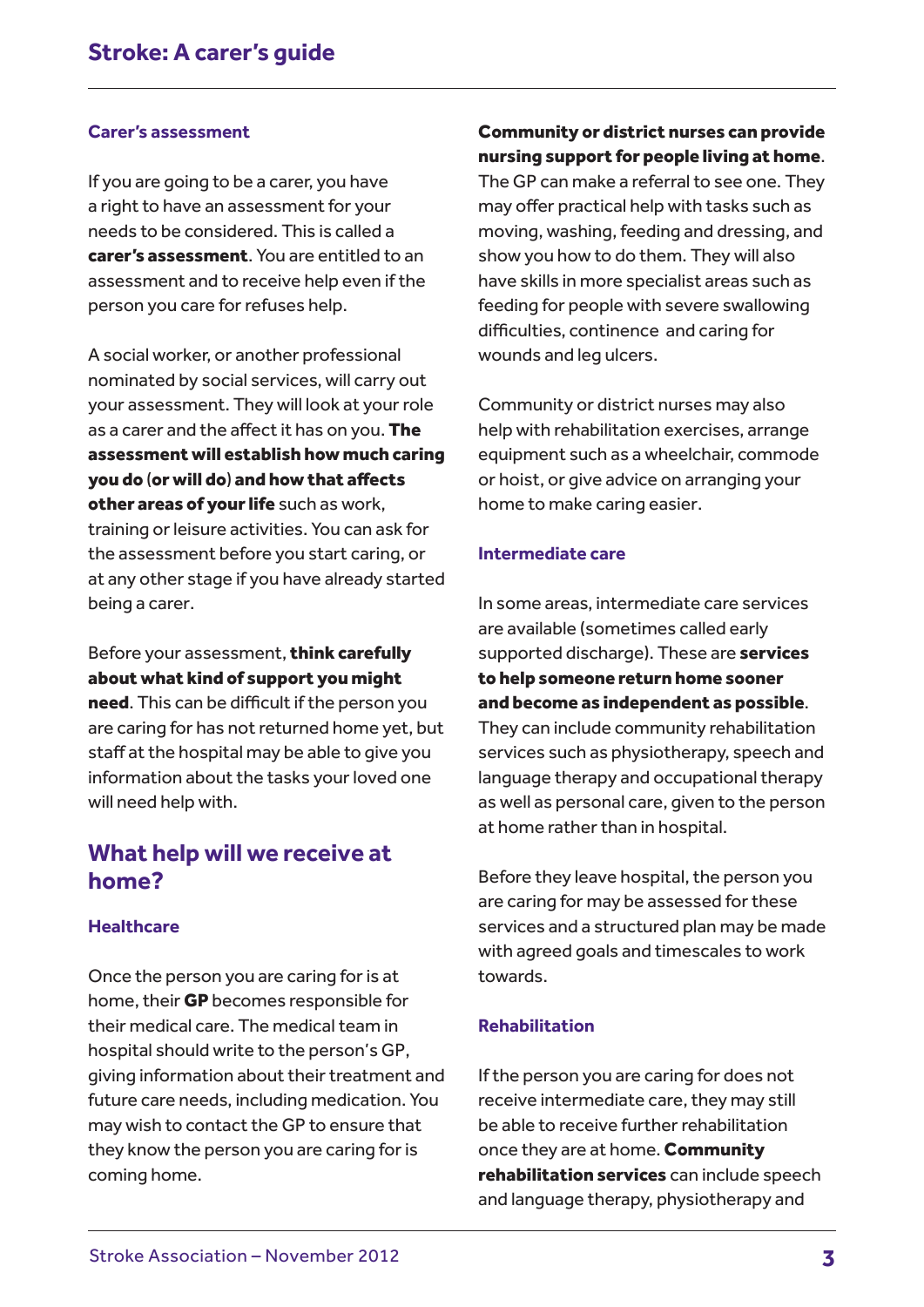occupational therapy. Ask a member of the medical team at the hospital, or their GP, if they have already come home, about receiving rehabilitation at home.

### **Community care**

#### **Community care services**

These services may help with **personal** care (for example, getting in and out of bed, bathing or dressing), day care, meals on wheels and respite care. They often involve carers coming to your home to help with specific tasks.

Local authorities will usually only provide services for people who have the highest levels of need. They vary in what help they can offer and the person you care for may need to contribute to the cost.

#### **Aids and adaptations**

Your local authority can arrange for someone (usually an occupational therapist) to assess what aids or adaptations would make life easier at home such as grab rails or ramps. If major adaptations to their home are needed, the person can apply for a Disabled Facilities Grant from their local authority (England), Care and Repair (Wales) or the Northern Ireland Housing Executive. In Scotland the Home Improvement and Repair Grant scheme applies.

#### **Local support**

You should be given information about **local** groups and services for people who have had a stroke and for you as a carer, such as a day centre that the person you care for can attend.

#### **Respite care**

Respite care (sometimes called short breaks) is designed to give carers a break. It could be:

- care at home from a trained care assistant or volunteer, for a few hours a week
- care outside the home, for example, at a day centre or social club, or
- longer breaks (from days to weeks) in a residential or nursing home.

The respite services offered vary widely, so ask your local authority about what is available in your area. Services may be provided by the NHS, social services, voluntary or private organisations. If the person needing care is eligible for NHS respite care, it is usually free. Other respite care services may charge, or ask you to contribute towards the costs.

### **The cost of care services**

Charging for community care services is complicated. Local authorities can charge for some or all of the services they provide. There may be a flat rate for a service or it may be means tested, so they will ask about the person's income and savings and then charge according to a sliding scale. Free personal care is available for people aged over 65 in Scotland.

If you need advice about paying for community care services, speak to a specialist organisation like the Citizens Advice Bureau or a carers' centre. Their contact details are listed in the *Useful organisations* section.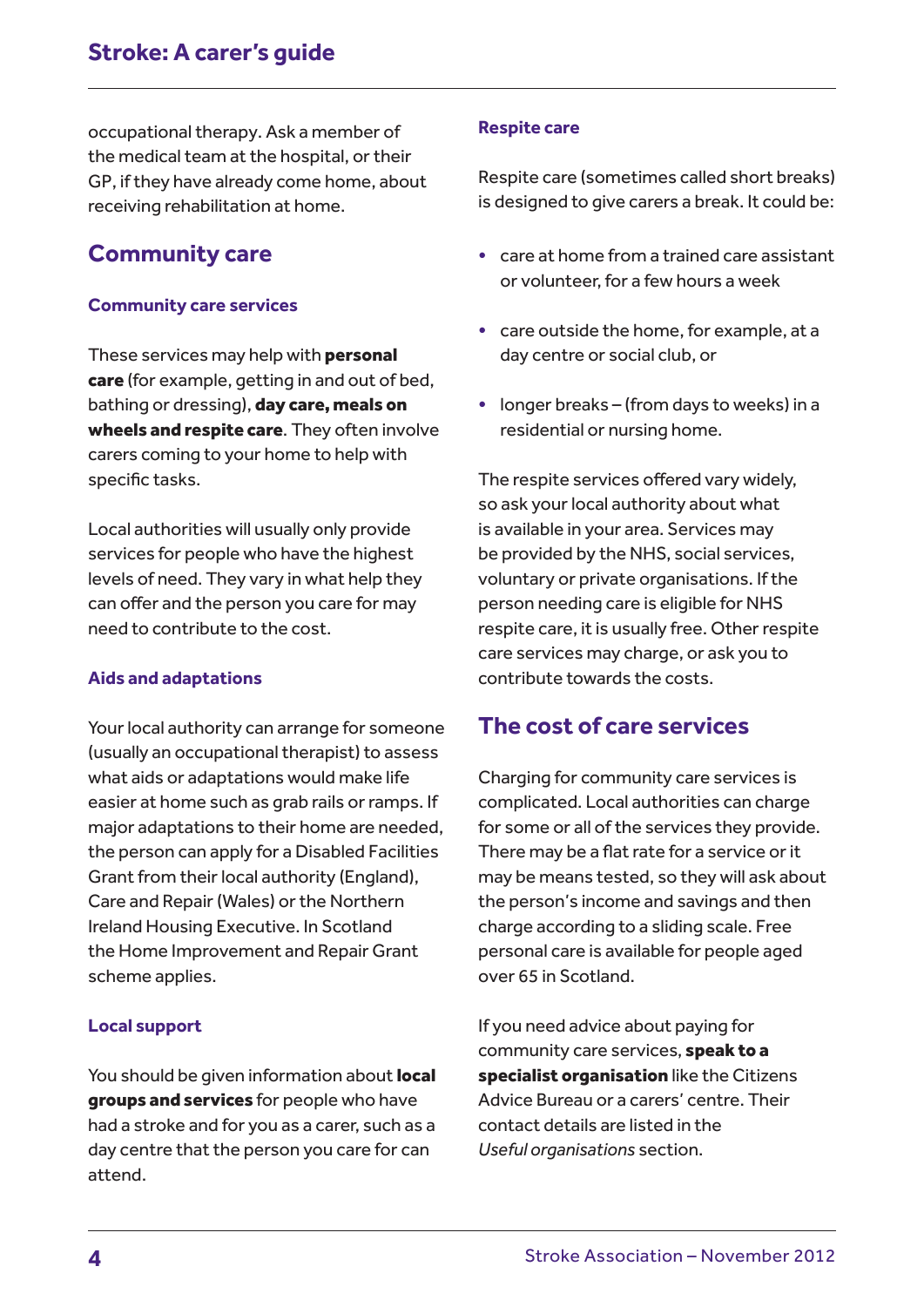### **Direct payments**

If you (or the person you care for) have been assessed as having needs, it is your right to receive direct payments instead of services. This means your local authority will give you money directly so you can choose how to arrange your own services. This will give you more choice and control over the support you receive. For example, you can use the payments to help with taxi fares, a short holiday or help with housework.

Direct payments are **voluntary** so you do not have to have them if you would rather receive services directly from your local council.

Direct payments are available throughout the UK but there are slight differences in the way the scheme works in different countries. Contact Carers UK (see *Useful organisations*) for more information.

# **What if my situation changes?**

A review of your care plan should take place once your loved one has returned home. You should be told when and how frequently it will happen. If this does not happen or the person you are caring for was not admitted to hospital, contact your local authority and ask for a community care assessment.

# **Caring from a distance**

Many families live away from the person who has had a stroke, and they may have significant family and work commitments. If it's only possible for you to provide occasional support, you should make it clear to the health professionals involved that you will continue to live apart from the person you are caring for, and that while you are

involved in planning their return home, you will not be able to contribute to their day-today care.

If you are arranging ongoing care for a person after a stroke but live elsewhere, there are a few things that you might want to consider to help them at home. Install fire or smoke alarms or door entry systems. You may want to consider a community alarm (a 24-hour phone link to the local emergency response centre). Ensure that the person can easily find everything that they might need (for example, medication), and try using weekly planners, placing them where they can easily be seen.

Think about what aids and adaptations the person might need and take steps to reduce the risk of falls – social services should be able to advise you on these issues. See our resource sheet *R3, Aids and equipment for independent living* for more information.

### **Legal matters**

You may find that the person you are looking after has difficulty managing their affairs. He or she may be unable to sign cheques, or may have difficulties in making or communicating their own decisions (sometimes referred to as a lack of mental capacity).

If they have physical difficulties, using an adapted pen and a clipboard or non-slip mat, or a credit/debit card template may help to produce a consistent signature. Ask their bank if they have any templates. In England and Wales, a facsimile stamp (rubber stamp) may also be used. For more information contact the British Bankers Association (see *Useful organisations*).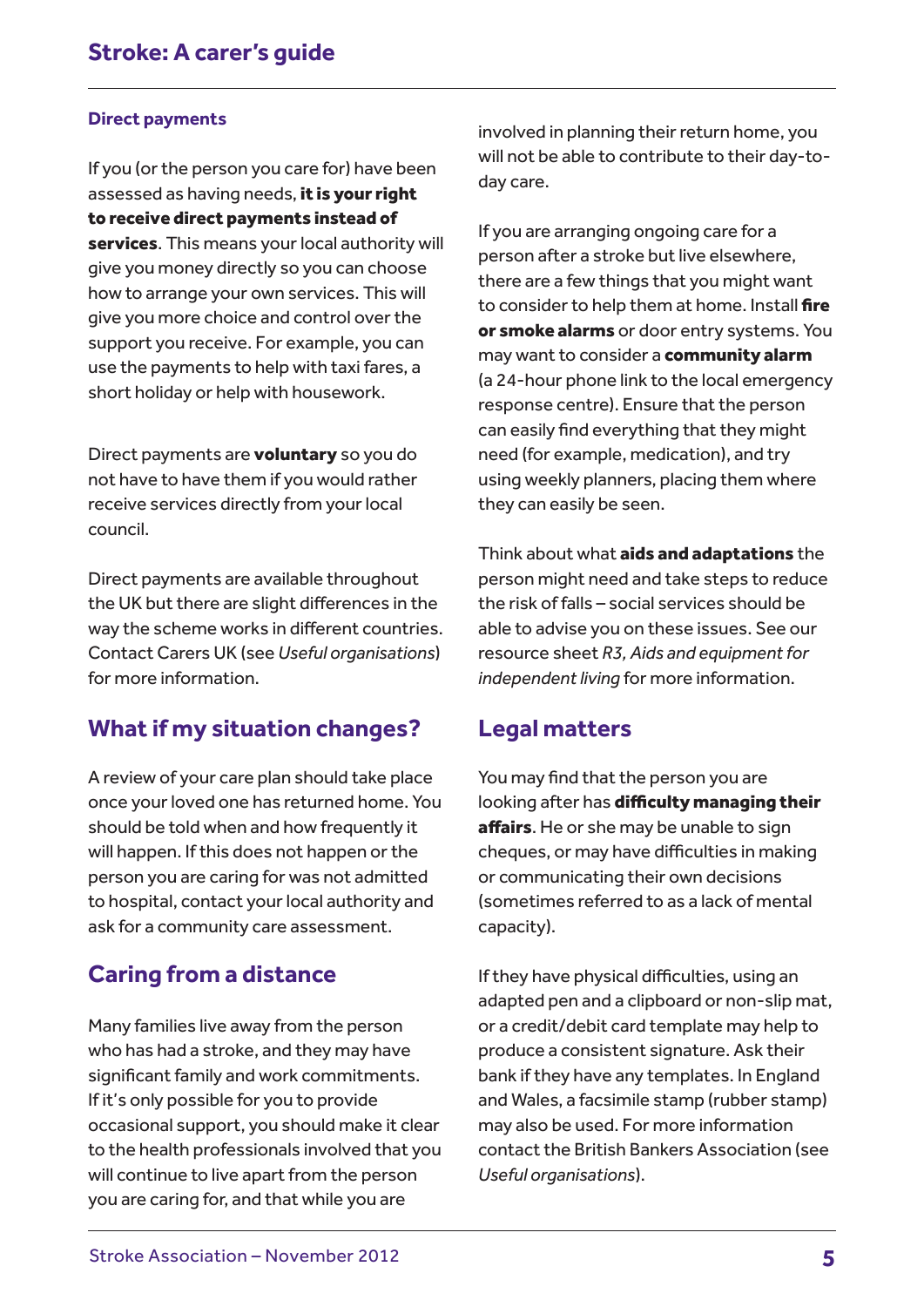When the effects of stroke are more complicated and include problems with memory, thinking and understanding, legal powers may be needed.

If someone is unable to make their own decisions, they can appoint someone to have Lasting Power of Attorney (LPA) for them. This could be a family member, friend or carer. This nominated person would then be able to make decisions about their property and finances or their health and welfare if, in the future, they are unable to do so themselves. You can appoint more than one person to have an LPA for you.

There are two types of LPA. A property and affairs LPA can make decisions about income, bills and the sale of a person's house. A personal welfare LPA, the second type, can make decisions on where the person will live and the day-to-day care or medical treatment he or she may receive. In Northern Ireland there is only one type of Power of Attorney, called an Enduring Power of Attorney, which covers property and affairs, but not healthcare.

A person must be able to make their own decisions to set up a Power of Attorney. If the person you are caring for has already lost the ability to make decisions, you can apply to take over their finances and become a 'deputy'. This is a different process. If you live in England or Wales, you apply to the Court of Protection. In Scotland, you apply to the Scottish Office of the Public Guardian. In Northern Ireland, you apply to the Office for Care and Protection. The contact details of each are listed at the end of this factsheet.

### **Financial impact**

If you're caring for someone, you may be faced with higher heating bills and costly equipment or home alterations. Your loved one may have had to give up work because of their stroke, or you may be considering giving up work. Inevitably this will reduce your income and social contact.

It may help to consider reducing your working hours or finding a job nearer home. Some carers have the right to request flexible working hours, and though employers are not legally bound to agree, there must be a good business reason for saying no. See Carers UK's booklet *Carers and employment: a guide to the right to request flexible working* for more information.

If you become a full-time carer, you may be entitled to claim Carer's Allowance. You can claim this if the person you are caring for is receiving Attendance Allowance or the higher or middle care component of Disability Living Allowance (Personal Independence Payment from 2013/14). It is a means-tested benefit and so will depend on any other money you have coming in.

If you decide to give up work, check if you are entitled to any help from your pension scheme (if you have one). If you are not working or claiming Carer's Allowance, you may be able to claim **Carer's Credit** to help protect your state pension. Contact Carers UK for more details.

The benefits system is complex so seek specialist advice about what you are entitled to and for help with filling in claim forms. See the *Useful organisations* section and our resource sheet *R1, Benefits and financial assistance* for more information.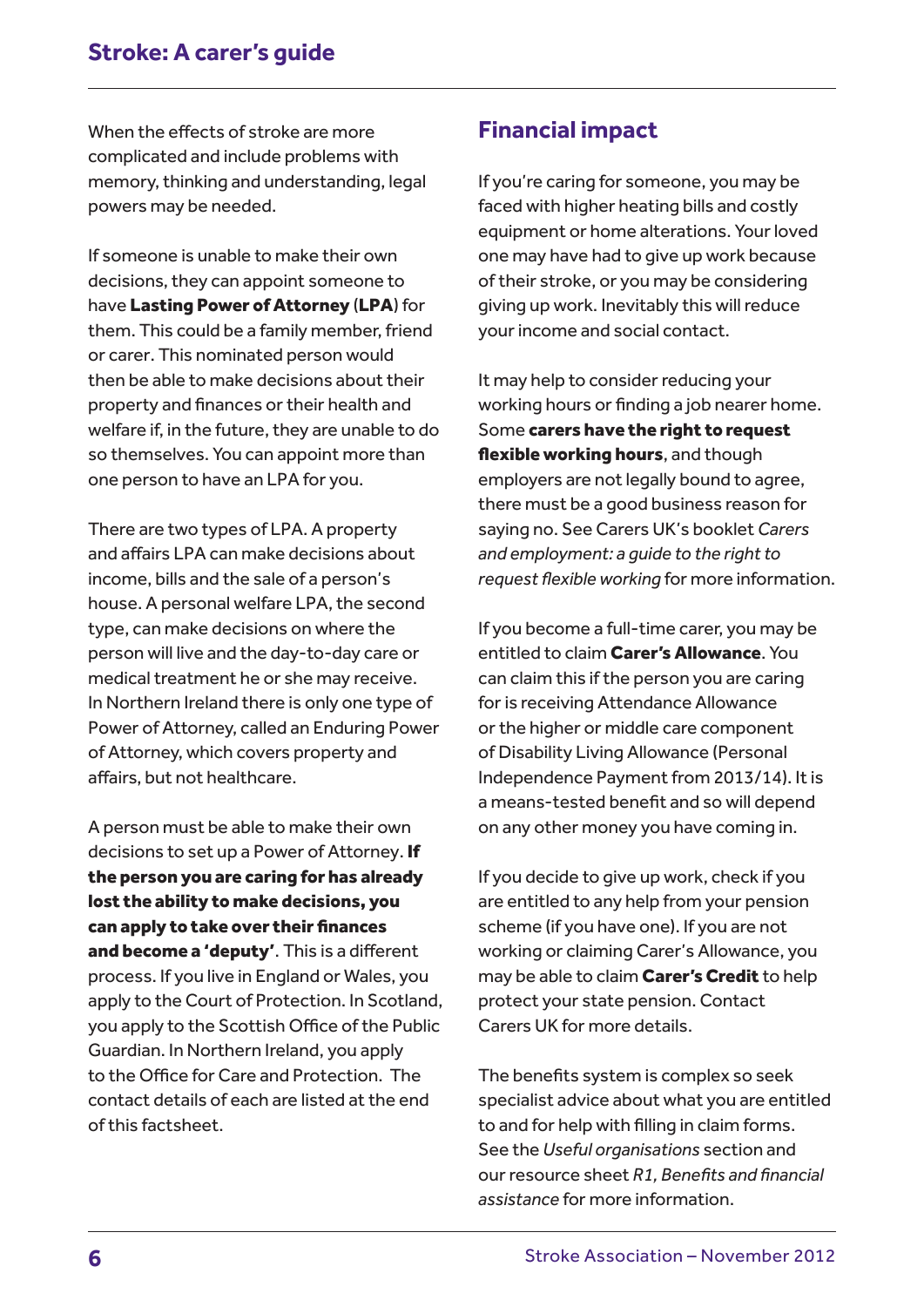# **What if my loved one can't come home?**

Caring for the person affected by stroke at home may not be the best or most feasible solution. You might consider other options such as sheltered housing (where a warden can look in regularly), or a care home. This may be a very difficult decision to make and not one that you will make lightly or quickly. Contact a carers' organisation or see the booklet *When caring comes to an end* by Carers UK and Help the Hospices for more information.

Your local authority will be able to provide an assessment and information on care homes and funding available. Our factsheet *F20, Accommodation after stroke* may also be helpful.

# **Looking after yourself**

A stroke can have a huge impact on the whole family. It is common for someone who has had a stroke to feel quite low on returning home and to need a lot of encouragement. They may have less control over the small, everyday decisions many of us make without thinking – when to get out of bed, take a shower or phone a friend, and this can be difficult to cope with.

You and other family members may be faced with new roles and responsibilities. You may find yourself suddenly having to take over tasks such as cooking, housework or managing the family finances because the person you care for can no longer do them. You may need to think about learning to drive, rearranging your home to make it safer, or even moving house.

You may also need to help your loved one

with a daily therapy routine or by finding new activities and pastimes for them. This may take up your time, but will be worth it in the long run.

Caring for someone who is dependent on you is a huge responsibility. It is realistic, not selfish, to think carefully about taking care of yourself. If you don't look after yourself, you risk becoming stressed or exhausted and this could also affect the person you are caring for.

When your loved one first comes home, keep a diary for a week. This may help you establish what help or support you need. Social services should review your situation from time to time to see whether your needs have changed, but if your situation changes, ask for a review straightaway.

**Back strain** is a common problem caused by lifting or moving someone. A community or district nurse or physiotherapist can teach you how to move someone safely so you don't strain your back. They may also be able to show you relaxation techniques to help with tiredness or stress. Your local carers' centre may offer classes to help you manage these issues. A gentle exercise routine that gets you out of the house can increase your energy levels and help you feel more positive.

It is important to recognise if you're feeling tired or depressed. Taking regular breaks is crucial. You might consider having a few hours to yourself every day or arranging more formal respite care. Try to organise the day so that you have at least a little time to yourself. Ask family members or friends for help with specific tasks, if you need it. You may also want to join a local carers' support group to meet others in the same position as you.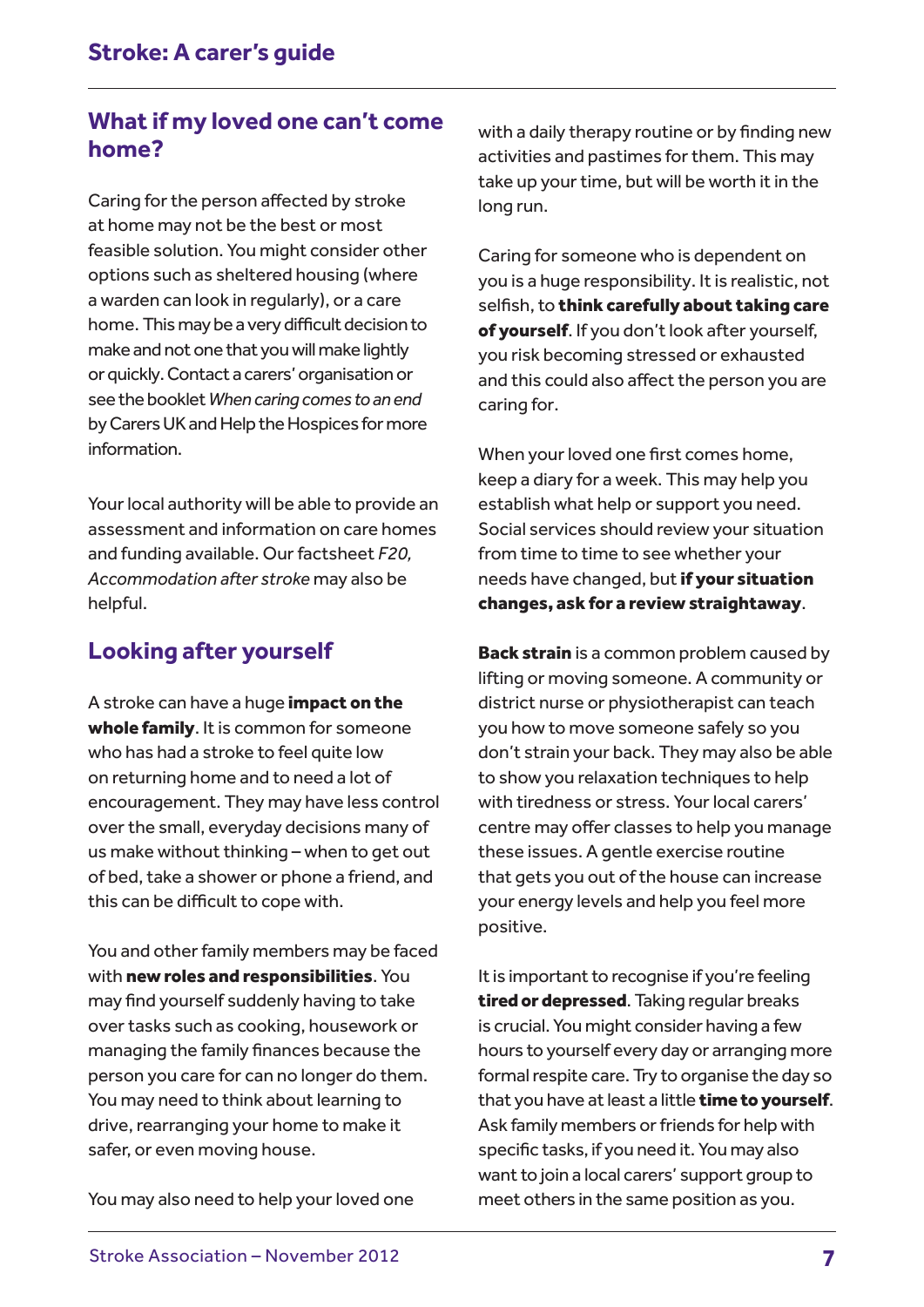A carers' centre or organisation can offer advice, information and practical support in your area. You can find their details by contacting our Stroke Helpline, social services, your GP, or the hospital where the person you are caring for was treated after their stroke.

Many carers can feel isolated. Friends may avoid contact because they are not sure how to behave towards someone who has had a stroke. You may also worry about leaving the person you are caring for alone whilst you socialise with people. Try to keep in touch with others. While some friendships may fade away, you can build up new ones with people who share your interests. Stroke clubs and carers' groups are a good starting point. Contact us for details.

# **Tips to help recovery**

Many carers ask us how they can help the person they are caring for to recover. Becoming a carer and supporting your loved one is a great start to making them feel independent again. Here are some suggestions that may help.

- Ask for guidance from the professionals who have played a major role in your loved one's recovery. Their input will help you.
- Encourage the person to take on family responsibilities right from the start. You may need to find new roles that are manageable to help boost their confidence and maintain their relationships with other family members.
- Try not to be overprotective. You need to find the right balance between helping the person you care for and developing their independence. Encourage them to do as

much as they can, right from the start. This may be a slow process and can be frustrating at first, but in the long run it is the best way to help someone.

- Be patient. Stroke damages the brain, which can make it difficult to relearn even simple tasks.
- Set up a daily routine that works for both of you. Think about the daily tasks that the person can do independently, can start to relearn or will need help with. Plot the time that each task will take then draw up a list of small steps towards relearning some of the missing skills. Build in short, but frequent, periods in the day to practise movements, exercises and skills.
- Be positive. Recovering from stroke is a slow process and so your praise is needed for every sign of progress, however small. Reassure the person that you are caring for that things can get better, especially when progress seems slow.

# **Useful organisations**

All organisations are UK wide unless otherwise stated.

Stroke Association Helpline: 0303 30 33 100 Email: info@stroke.org.uk Website: stroke.org.uk Contact us for information about stroke, emotional support and details of local services and support groups.

### **Useful organisations for carers**

Carers Direct (NHS) (England and Wales) Helpline: 0808 802 0202 Website: www.nhs.uk/carersdirect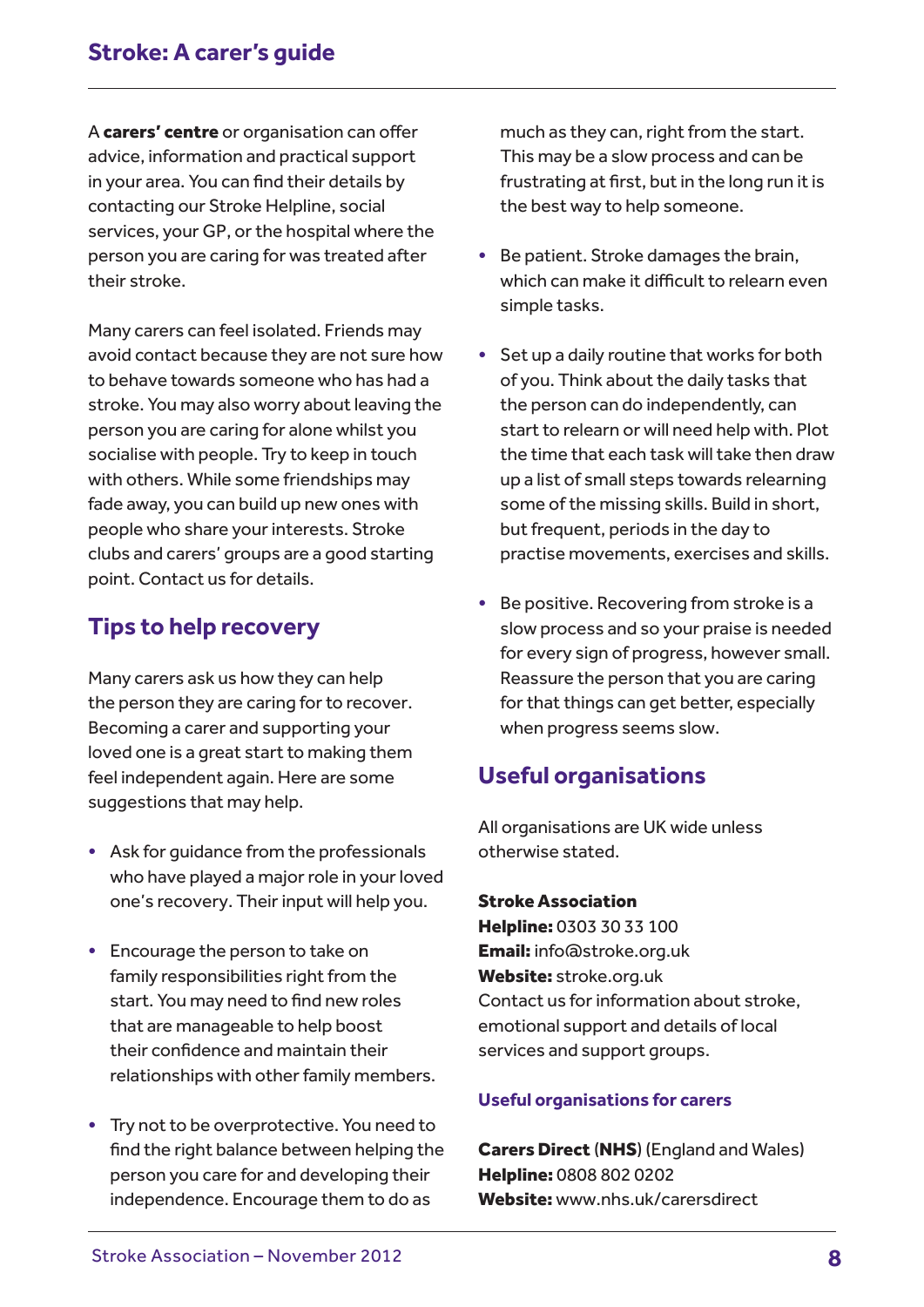Detailed information for carers.

### Carers UK

Tel: 0808 808 7777 Website: www.carersuk.org Carers Northern Ireland Tel: 028 9043 9843 Website: www.carersni.org Carers Scotland Tel: 0141 445 3070 Website: www.carersscotland.org Carers Wales Tel: 029 2081 1370 Website: www.carerswales.org

Offers information and support for carers, including information about finances and benefits.

### Carers Trust

Tel: 0844 800 4361 Website: www.carers.org Crossroads Care and The Princess Royal Trust for Carers have merged to form the Carers Trust. They can give you details of your nearest carers' centre. They also provide respite care (England and Wales), information, advice, training, education and job opportunities.

### Crossroads Caring for Carers (Northern Ireland) Tel: 028 9181 4455 Website: www.crossroadscare.co.uk Crossroads Caring Scotland Tel: 0141 226 3793 Website: www.crossroads-scotland.co.uk Provide respite care.

### **Other useful organisations**

### Age UK

(formerly Age Concern and Help the Aged) Age UK Advice: 0800 169 65 65 Website: www.ageuk.org.uk

Age Cymru: 0800 169 65 65 Website: www.agecymru.org.uk Age NI: 0808 808 7575 Website: www.ageni.org.uk Age Scotland: 0845 125 9732 Website: www.agescotland.org.uk Provide useful advice for older people including benefits and advice for carers.

Benefit Enquiry Line (BEL) (England, Scotland and Wales) Tel: 0800 88 22 00 (Northern Ireland) Tel: 0800 220 674 Provide information and advice on benefits, personal benefit calculations and phone completion of Attendance Allowance, Disability Living Allowance and Carer's Allowance claim forms.

### British Bankers' Association

Website: www.bba.org.uk The UK banking and financial services trade association. Publishes a range of leaflets.

#### Contact a Family

Tel: 0808 808 3555 Website: www.cafamily.org.uk Support for parents of all disabled children.

#### Citizens Advice Bureau (CAB)

Website: www.adviceguide.org.uk See their website to find details of your local bureau or look in your local telephone directory.

Website: www.citizensadvice.org.uk Offers advice and information on a range of issues including debt, benefits, legal issues and housing.

#### Counsel and Care

Tel: 0845 300 7585 Website: www.counselandcare.org.uk Advice and information for older people,